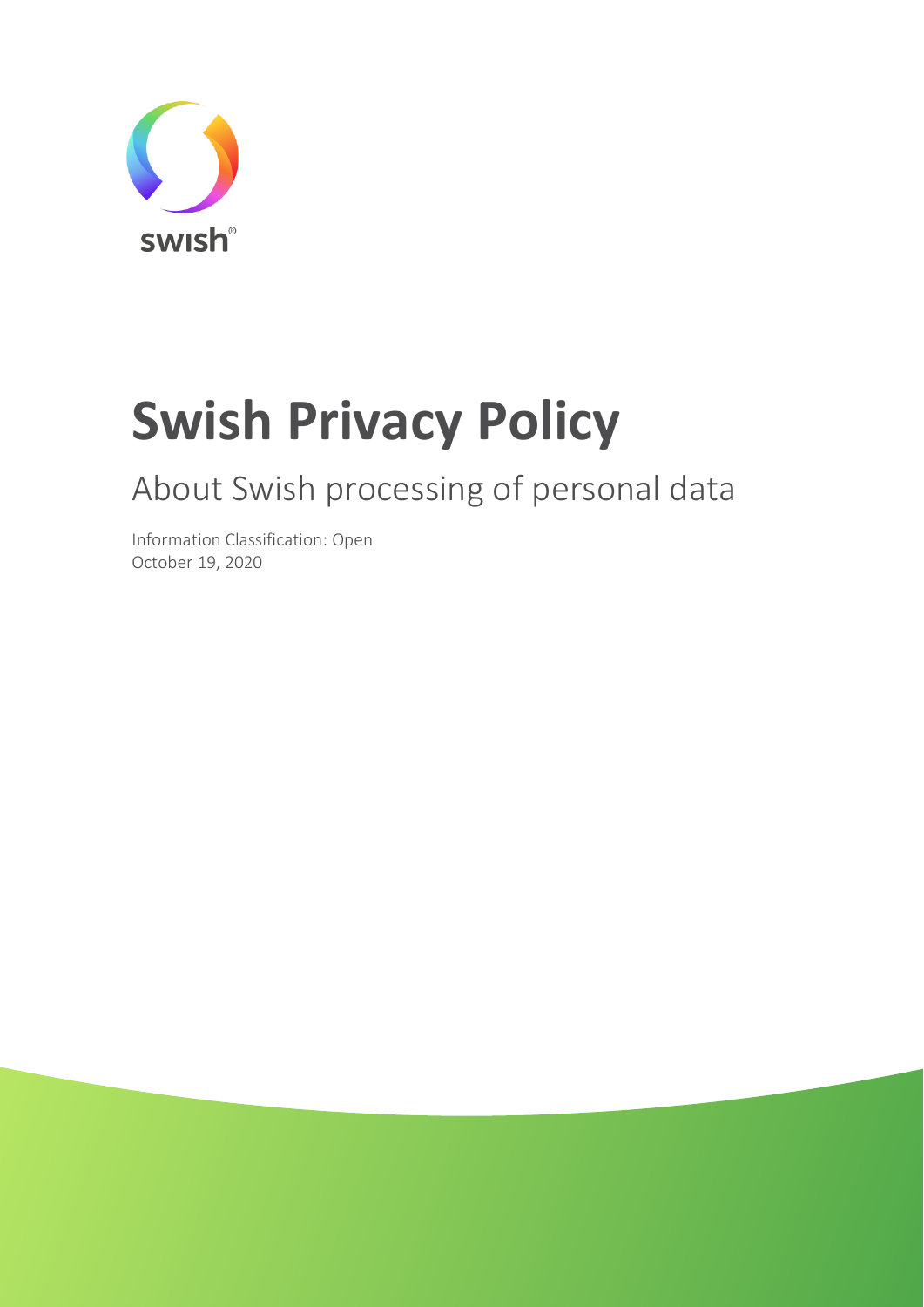### **Table of contents**

| 1.     | Getswish processing of personal data                             | $\overline{2}$ |
|--------|------------------------------------------------------------------|----------------|
| 2.     | Getswish processing of personal data as personal data processor  | $\overline{2}$ |
| 2.1.   | Your Swish agreement                                             | $\overline{2}$ |
| 2.2.   | Access to your mobile phone                                      | $\overline{2}$ |
| 2.3.   | Representative of legal person connected to Swish                | 3              |
| 2.4.   | Contact your bank                                                | 3              |
| 3.     | Getswish processing of personal data as personal data controller | 3              |
| 3.1.   | Purpose of processing personal data and legal basis              | 3              |
| 3.2.   | Certificate Point of Contact                                     | $\overline{4}$ |
| 3.2.1. | <b>Employment application</b>                                    | $\overline{4}$ |
| 3.2.2. | Agreements                                                       | $\overline{4}$ |
| 3.2.3. | Registration for newsletters etc.                                | $\overline{4}$ |
| 3.3.   | Personal data provided to third parties                          | 5              |
| 3.4.   | Integrity and security                                           | 5              |
| 3.5.   | Your rights                                                      | 5              |
| 3.6.   | Contact us                                                       | 5              |

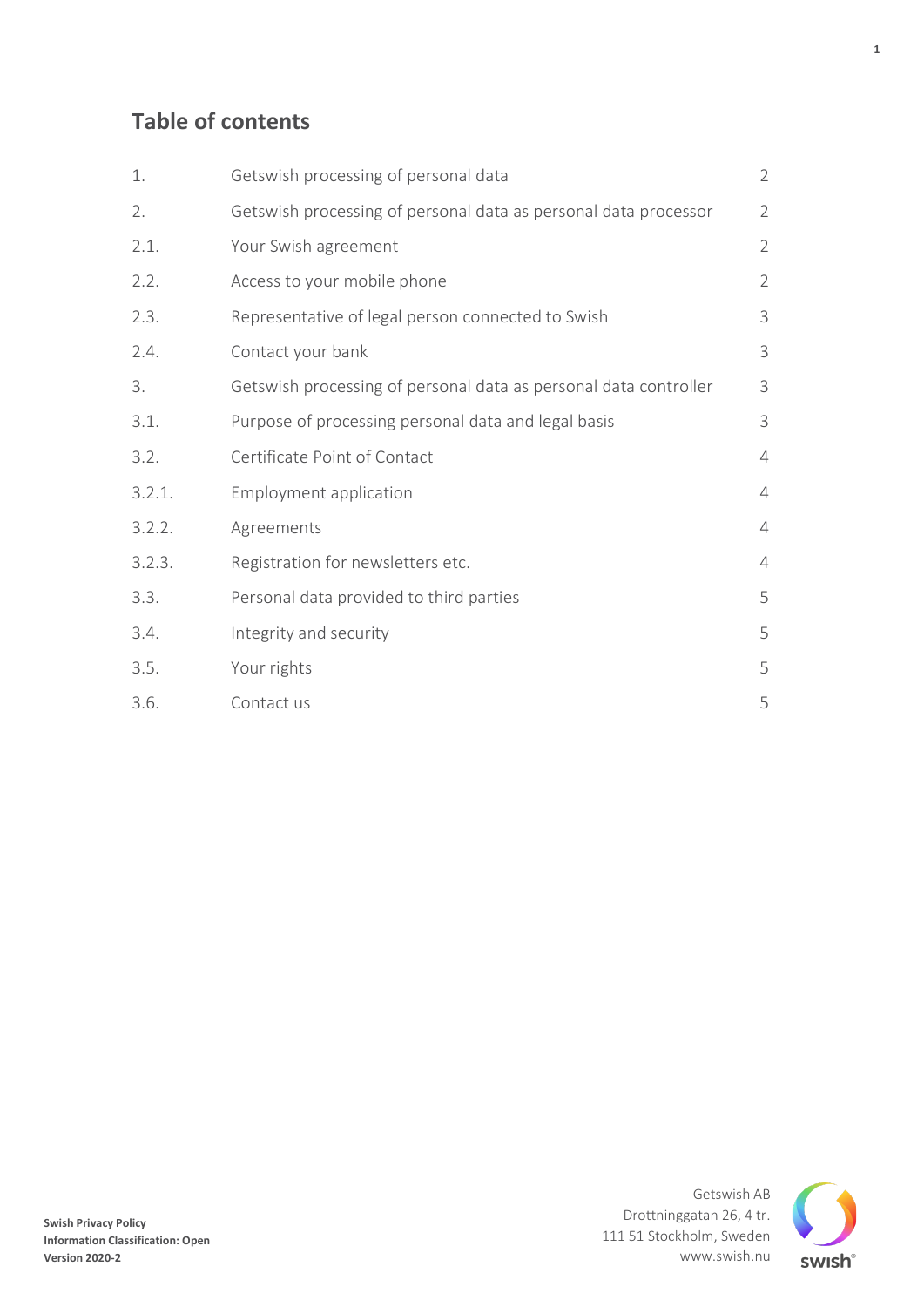# <span id="page-2-0"></span>**1. Getswish processing of personal data**

Getswish AB, org. number: 556913–7382, Drottninggatan 26, 111 51 Stockholm ("Getswish") processes personal data both as processor and as controller. Getswish respects your privacy and will, regardless of your role, handle your personal data in accordance with applicable laws and regulations for personal data. This policy helps you understand what personal data Getswish handles in the various roles and how this information is used and protected. The processing of your personal data may involve several parties. This policy applies only to the processing of personal data that Getswish and its subcontractors perform.

# <span id="page-2-1"></span>**2. Getswish processing of personal data as personal data processor**

#### <span id="page-2-2"></span>**2.1. Your Swish agreement**

As a Swish user, you have entered into an agreement with a bank that offers Swish. Your bank collects information about you and is therefore responsible for the legal processing of your personal data. The banks affiliated with Swish use Getswish and Getswish's sub-contractors (IT provider for the Swish system) for the processing of your personal data, for example to ensure efficient Swish functionality, identification and security. As personal data processor we store and process your personal data in this context, such as names, mobile numbers and social security numbers. Names are required partly in order to be able to display names in the function Private payment request, when blocking a sender, in the Swish Company app, and in the payment history. Social security numbers are required when you identify yourself with BankID, to verify your identity and current age conditions.

#### <span id="page-2-3"></span>**2.2. Access to your mobile phone**

In addition to information that you provided to your bank at registration, Swish also uses an identification number to identify your mobile for security reasons. To further enhance the functionality of the Swish app, you can also choose to provide access to other information, such as:

- List of contacts to make it easier to send money to your contacts.
- Pictures and Camera so you can scan or open QR codes.
- Mobile data so you can use Swish when you are not connected to a wireless network.
- Notifications allows Swish to send messages to your mobile phone when, for example, you receive a payment.
- Location information so that Bluetooth can be used to pair the Swish app with e.g. payment terminals.

The above information is only used by the Swish app on your mobile phone. Getswish cannot access the information.

Via the Swish app, information can be sent to the device where the app is installed, for example in the form of push notifications. In your device's system settings, you can control how you are notified. The information is sent encrypted to the Swish app.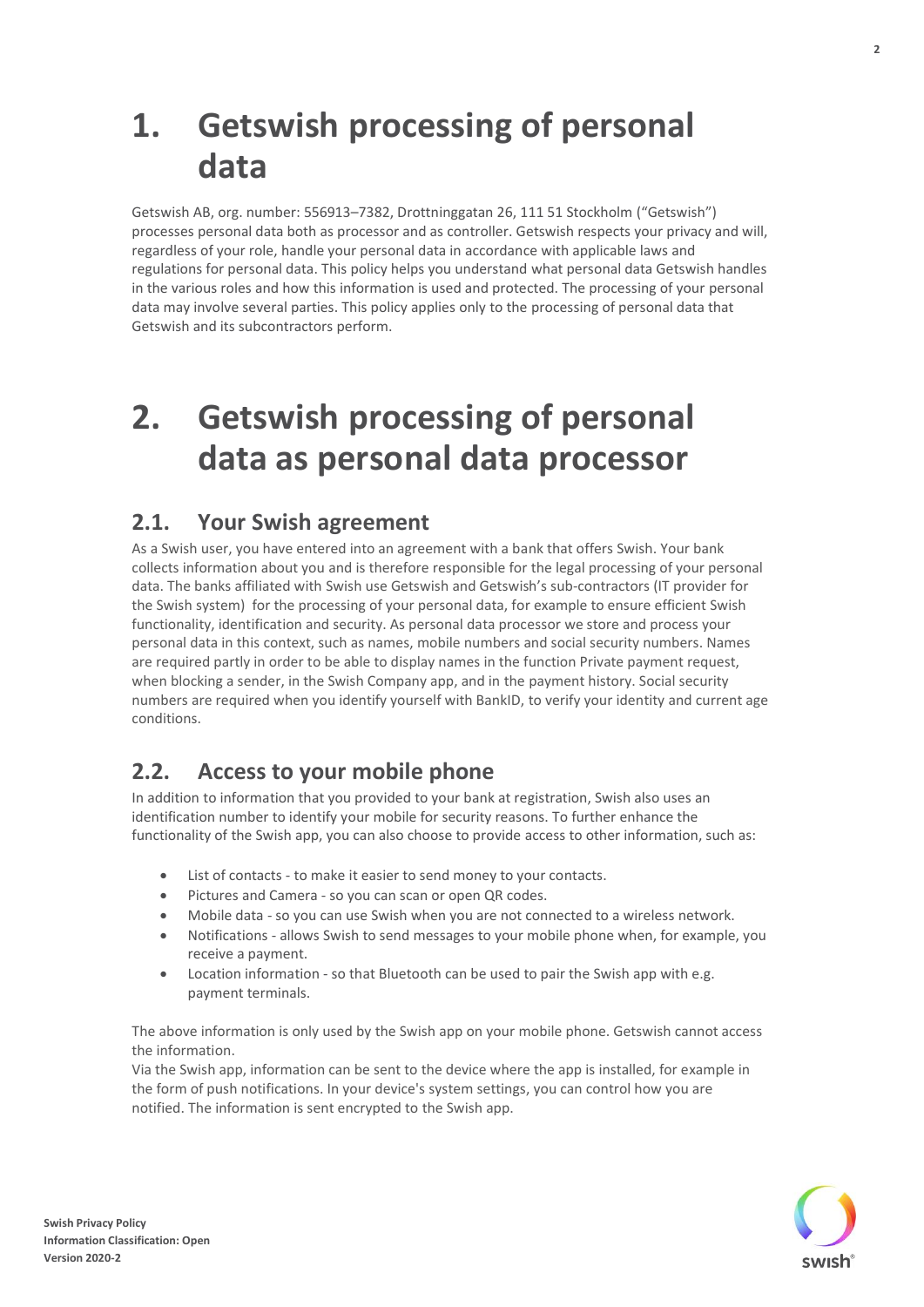### <span id="page-3-0"></span>**2.3. Representative of legal person connected to Swish**

If you are registered as a Certificate Point Of Contact (CPOC) to handle Swish certificates on behalf of a company (the Company), your personal details (name, social security number, address, e-mail and mobile number) have been provided by the Company to the bank that the Company has signed Swish agreement with (the Bank). Your information will be processed by the Bank and by its personal data processors such as Getswish and Getswish's sub-contractors (IT providers for the Swish system). The purpose of the processing is primarily to verify that you are authorized to manage certificates on behalf of the Company when you log in with mobile BankID to administer Swish certificates. Furthermore, we may send information about e.g. new functionality, technical documentation and operational disruptions to you as a CPOC.

If you are registered as an authorized user (account manager, administrator or as a seller) of the Swish Company app on behalf of a company (the Company), your name and social security number is registered. For the account manager and administrator, mobile numbers and e-mails are also registered. Your information has been provided by the Company and will be processed by the bank with which the Company has signed the Swish agreement (the Bank) and by its personal data processors such as Getswish and Getswish's sub-contractors (IT providers for the Swish system). The purpose of the treatment is primarily to verify that you are authorized to use Swish Company App on behalf of the Company. Furthermore, we may send information about e.g. functionality of the app and disruptions to you as a user.

#### <span id="page-3-1"></span>**2.4. Contact your bank**

Do you have questions regarding our processing of your personal data as described above, or wish to exercise your rights, e.g. get information about what personal information about you is processed, we ask you to contact your bank or, where applicable, your Company's bank. You can also view the bank's privacy policy / the bank's information on processing personal data.

# <span id="page-3-2"></span>**3. Getswish processing of personal data as personal data controller**

#### <span id="page-3-3"></span>**3.1. Purpose of processing personal data and legal basis**

Your personal data is processed in accordance with the Data Protection Regulation 2016/679 (EU) ("GDPR"). Processing of your personal data is always done for certain specific purposes and with a legal basis to support the processing. We will only retain your personal data for as long as necessary to fulfil the purpose of processing them and to comply with applicable legal requirements, including for a period of at least seven years for processing relating to accounting information under the Accounting Act or the Tax Code.



**3**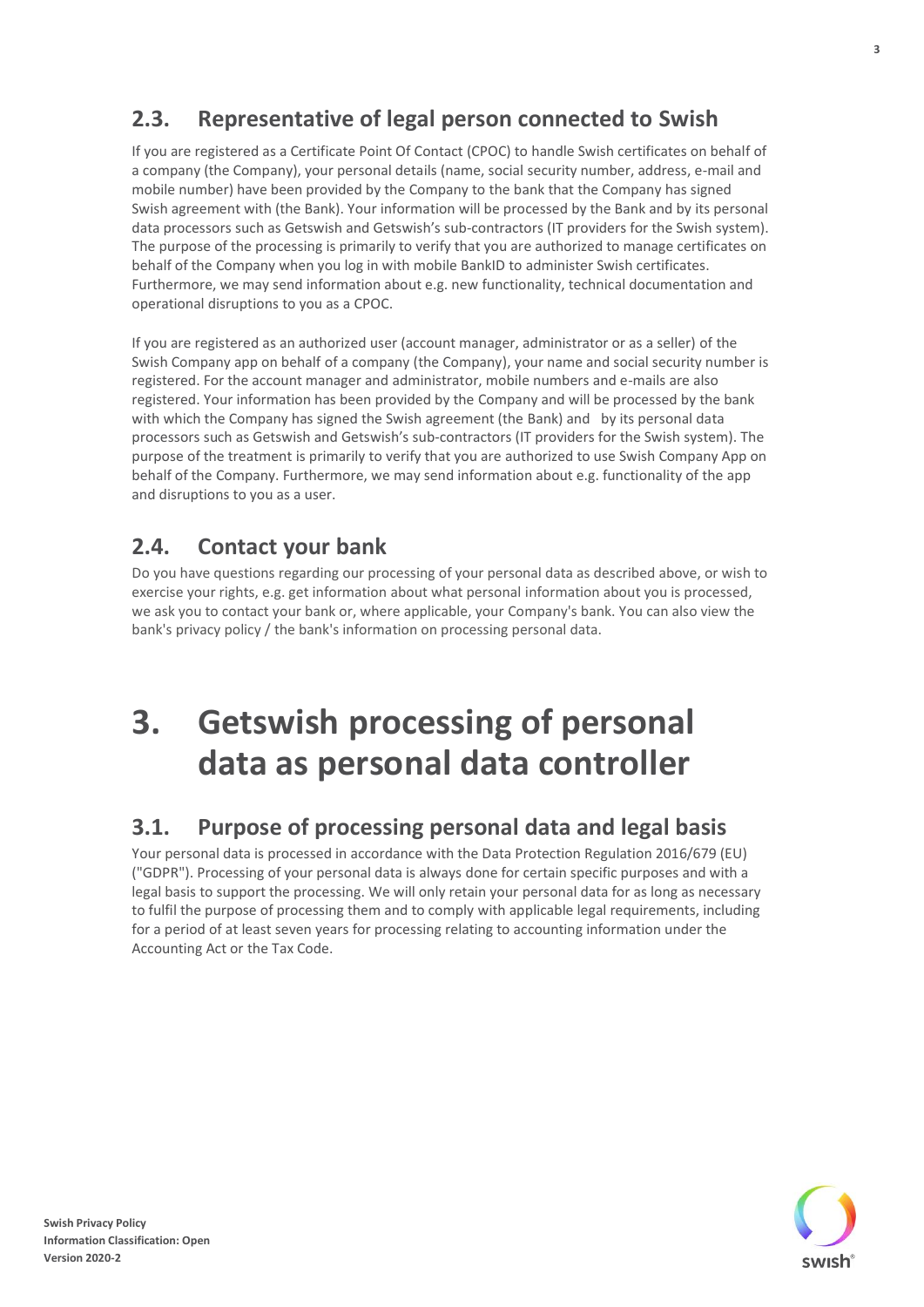#### <span id="page-4-0"></span>**3.1.1. Certificate Point of Contact**

If you are registered as Certificate Point Of Contact (CPOC) to handle Swish certificates on behalf of a technical supplier (TL), your personal information such as name, social security number, address, email and mobile number has been provided by the Company to Getswish and will be processed by Getswish. Getswish hires sub-contractors to process your personal data (IT providers for the Swish system). The purpose of the processing is to verify that you are authorized to manage certificates on TL's behalf when you log in with mobile BankID to administer Swish certificates. Furthermore, we may send information about e.g. new functionality, technical documentation and operational disruptions to you as a CPOC. Getswish is the data controller for the processing of your personal data. The treatment is based on a legitimate interest under Article 6.1 f GDPR. Getswish's legitimate interest consists of securing authorized access to the Swish certificates and providing information to the CPOC. The data will be processed as long as you are registered as CPOC on behalf of a TL and thereafter for as long as all certificates which you have had authority to administer; order, fetch and block, have expired. The processing will however not stop until six months have elapsed since the last activity you have performed as a CPOC.

#### <span id="page-4-1"></span>**3.1.2. Employment application**

When applying for employment, Getswish and Getswish's sub-contractors/processors with which we are sharing your information (recruitment consultants, including background checks) will process your personal information provided in the recruitment process. This treatment is based on a legitimate interest. Getswish's legitimate interest consists of processing and responding to received applications for employment. Your application for employment will be saved until the current recruitment is completed unless you, on direct enquiry, consented to the documents being saved for future recruitment needs.

#### <span id="page-4-2"></span>**3.1.3. Agreements**

When you enter into an agreement or are designated as a contact person or equivalent in an agreement with Getswish, Getswish and Getswish's sub-contractors/processors with which we are sharing your information (e.g. IT Providers) will process your personal information provided to fulfill the entered into agreement, as well as filing and contract administration. This treatment is based on the fact that the treatment is necessary to fulfil agreements in accordance with Article 6.1 b GDPR and in case you are only registered as a contact person or the equivalent of a legitimate interest. In this case, Getswish's legitimate interest consists of fulfilling Getswish's commitment under the agreement entered into and filing and otherwise administering the agreement.

Getswish save personal data in signed agreements during the term of the agreement. After that, we normally save the data for a maximum of 10 years, to the end of the year the agreement endsaccording to current rules of prescription.

#### <span id="page-4-3"></span>**3.1.4. Registration for newsletters etc.**

When you register to receive information about Getswish or our products and services or otherwise contact Getswish via email or otherwise, Getswish and Getswish's sub-contractors/processors with which we are sharing your information (e.g. IT Providers) will process your personal information provided for that purpose, i.e. provide ordered information to you or handle your request or equivalent. This treatment is also based on a legitimate interest. Getswish's legitimate interest consists of providing ordered information or handling your request. If you have registered for information, your information will be deleted as soon as you have unregistered / registered that you no longer wish to receive the information. For other contacts, your information is deleted as soon as the case is closed.